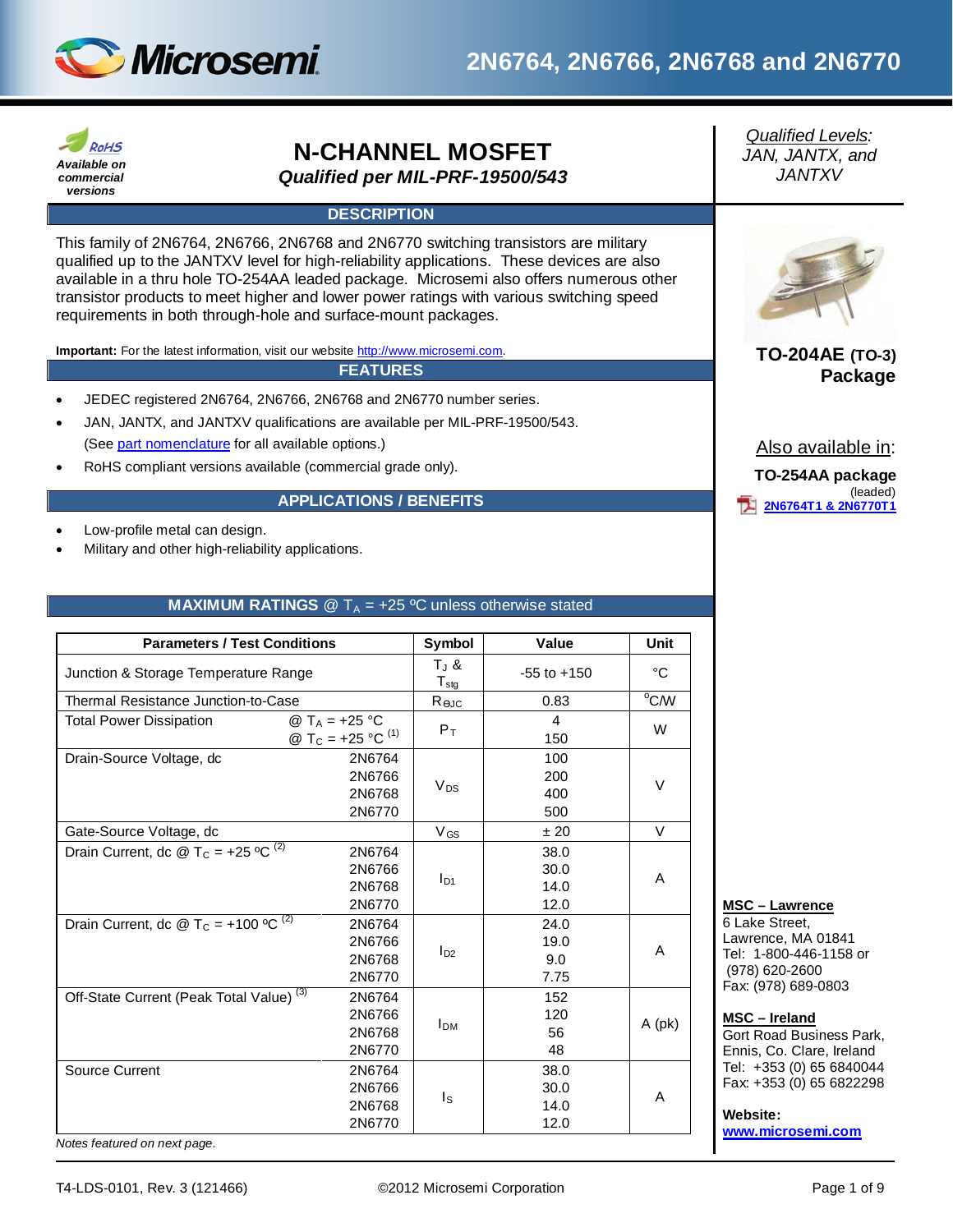

- **NOTES:** 1. Derate linearly by 1.2 W/°C for  $T_c > +25$ °C.<br>2. The following formula derives the maximum
	- The following formula derives the maximum theoretical  $I_D$  limit.  $I_D$  is limited by package and internal wires and may also be limited by pin diameter:

$$
I_D = \sqrt{\frac{T_J \, (max) - T_C}{R_{BJC} \times R_{DS(on)} \, \textcircled{a} T_J \, (max)}}
$$

3.  $I_{DM} = 4 \times I_{D1}$  as calculated in note 2.

#### **MECHANICAL and PACKAGING**

- CASE: TO-3 metal can.
- TERMINALS: Solder dipped (Sn63/Pb37) over nickel plated alloy 52. RoHS compliant matte-tin plating is also available on commercial grade only.
- MARKING: Manufacturer's ID, part number, date code.
- WEIGHT: Approximately 12.7 grams.
- See [Package Dimensions](#page-8-0) on last page.

#### **PART NOMENCLATURE**

<span id="page-1-0"></span>

| <b>SYMBOLS &amp; DEFINITIONS</b> |                                                                                            |  |  |  |  |
|----------------------------------|--------------------------------------------------------------------------------------------|--|--|--|--|
| Symbol                           | <b>Definition</b>                                                                          |  |  |  |  |
| di/dt                            | Rate of change of diode current while in reverse-recovery mode, recorded as maximum value. |  |  |  |  |
| ΙF.                              | Forward current                                                                            |  |  |  |  |
| $R_G$                            | Gate drive impedance                                                                       |  |  |  |  |
| $V_{DD}$                         | Drain supply voltage                                                                       |  |  |  |  |
| $V_{DS}$                         | Drain source voltage, dc                                                                   |  |  |  |  |
| $\mathsf{V}_{\mathsf{GS}}$       | Gate source voltage, dc                                                                    |  |  |  |  |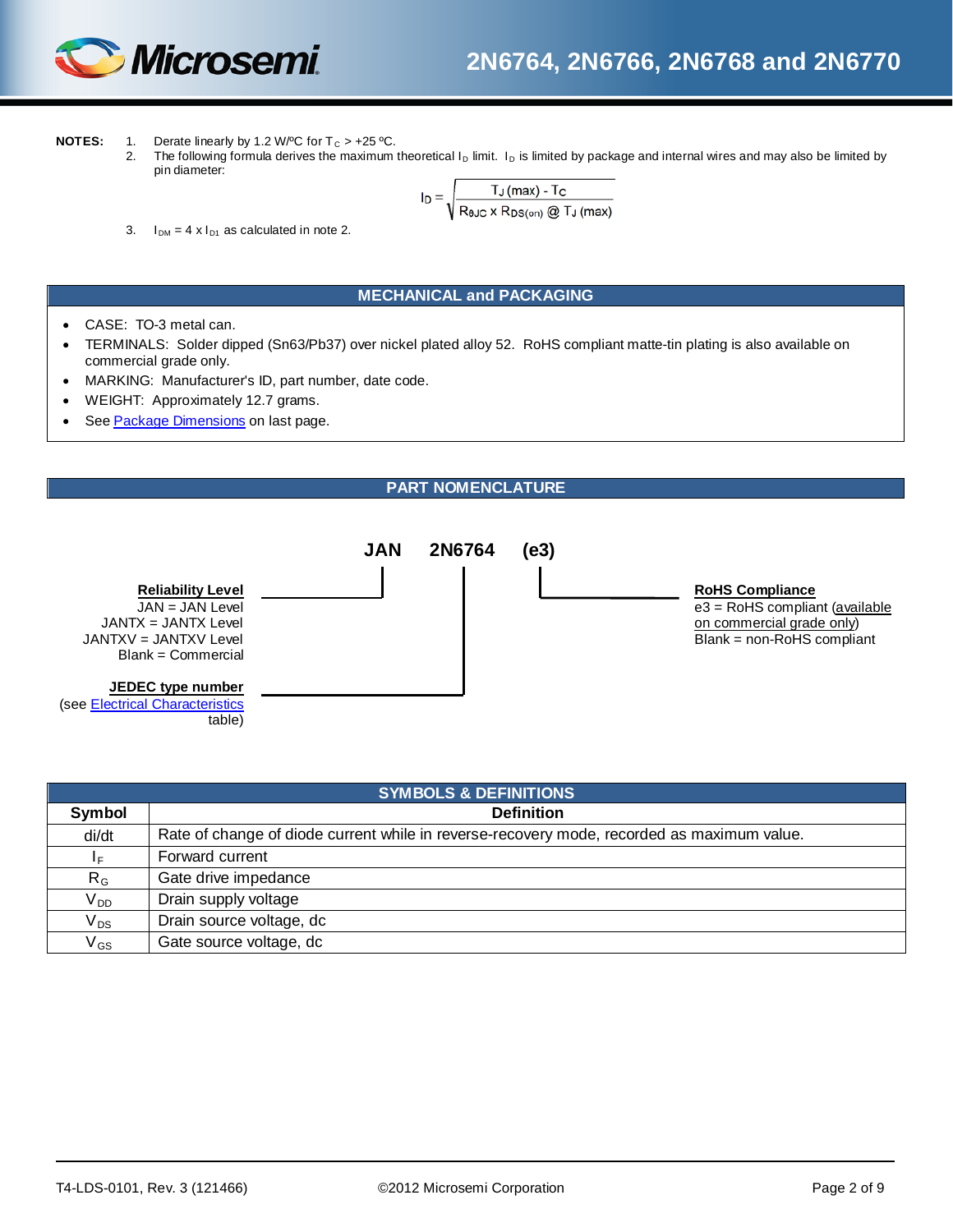

<span id="page-2-0"></span>

| <b>Parameters / Test Conditions</b>                                                                                                                                                                                                              |                                      | <b>Symbol</b>                                   | Min.                     | Max.                           | Unit     |
|--------------------------------------------------------------------------------------------------------------------------------------------------------------------------------------------------------------------------------------------------|--------------------------------------|-------------------------------------------------|--------------------------|--------------------------------|----------|
| OFF CHARACTERISTICS                                                                                                                                                                                                                              |                                      |                                                 |                          |                                |          |
| Drain-Source Breakdown Voltage<br>$V_{GS} = 0$ V, $I_D = 1.0$ mA                                                                                                                                                                                 | 2N6764<br>2N6766<br>2N6768<br>2N6770 | $V_{(BR)DSS}$                                   | 100<br>200<br>400<br>500 |                                | $\vee$   |
| Gate-Source Voltage (Threshold)<br>$V_{DS} \ge V_{GS}$ , $I_D = 0.25$ mA<br>$V_{DS} \ge V_{GS}$ , $I_D = 0.25$ mA, $T_J = +125$ °C<br>$V_{DS} \ge V_{GS}$ , $I_D = 0.25$ mA, $T_J = -55$ °C                                                      |                                      | $V_{GS(th)1}$<br>$V_{GS(th)2}$<br>$V_{GS(th)3}$ | 2.0<br>1.0               | 4.0<br>5.0                     | V        |
| <b>Gate Current</b><br>$V_{GS} = \pm 20$ V, $V_{DS} = 0$ V<br>$V_{GS} = \pm 20$ V, $V_{DS} = 0$ V, $T_J = +125$ °C                                                                                                                               |                                      | $I_{GSS1}$<br>$I_{GSS2}$                        |                          | ±100<br>±200                   | nA       |
| <b>Drain Current</b><br>$V_{GS} = 0 V$ , $V_{DS} = 80 V$<br>$V_{GS} = 0 V$ , $V_{DS} = 160 V$<br>$V_{GS} = 0 V$ , $V_{DS} = 320 V$<br>$V_{GS} = 0 V$ , $V_{DS} = 400 V$                                                                          | 2N6764<br>2N6766<br>2N6768<br>2N6770 | $I_{DSS1}$                                      |                          | 25                             | μA       |
| <b>Drain Current</b><br>$V_{GS} = 0 V$ , $V_{DS} = 100 V$ , $T_J = +125 °C$<br>$V_{GS} = 0 V$ , $V_{DS} = 200 V$ , $T_J = +125 °C$<br>$V_{GS} = 0 V$ , $V_{DS} = 400 V$ , $T_J = +125 °C$<br>$V_{GS} = 0 V$ , $V_{DS} = 500 V$ , $T_J = +125 °C$ | 2N6764<br>2N6766<br>2N6768<br>2N6770 | $I_{DSS2}$                                      |                          | 1.0                            | mA       |
| <b>Drain Current</b><br>$V_{GS} = 0$ V, $V_{DS} = 80$ V, $T_J = +125$ °C<br>$V_{GS} = 0 V$ , $V_{DS} = 160 V$ , $T_J = +125 °C$<br>$V_{GS} = 0 V$ , $V_{DS} = 320 V$ , $T_J = +125 °C$<br>$V_{GS} = 0 V$ , $V_{DS} = 400 V$ , $T_J = +125 °C$    | 2N6764<br>2N6766<br>2N6768<br>2N6770 | $I_{DSS3}$                                      |                          | 0.25                           | mA       |
| <b>Static Drain-Source On-State Resistance</b><br>$V_{GS}$ = 10 V, $I_D$ = 24.0 A pulsed<br>$V_{GS}$ = 10 V, $I_D$ = 19.0 A pulsed<br>$V_{GS}$ = 10 V, $I_D$ = 9.0 A pulsed<br>$V_{GS}$ = 10 V, $I_D$ = 7.75 A pulsed                            | 2N6764<br>2N6766<br>2N6768<br>2N6770 | $r_{DS(on)1}$                                   |                          | 0.055<br>0.085<br>0.3<br>0.4   | Ω        |
| Static Drain-Source On-State Resistance<br>$V_{GS}$ = 10 V, $I_D$ = 38.0 A pulsed<br>$V_{GS}$ = 10 V, $I_D$ = 30.0 A pulsed<br>$V_{GS}$ = 10 V, $I_D$ = 14.0 A pulsed<br>$V_{GS}$ = 10 V, $I_D$ = 12.0 A pulsed                                  | 2N6764<br>2N6766<br>2N6768<br>2N6770 | $r_{DS(on)2}$                                   |                          | 0.065<br>0.09<br>0.4<br>0.5    | $\Omega$ |
| Static Drain-Source On-State Resistance<br>$T_{J}$ = +125 °C<br>$V_{GS}$ = 10 V, $I_D$ = 24.0 A pulsed<br>$V_{GS}$ = 10 V, $I_D$ = 19.0 A pulsed<br>$V_{GS}$ = 10 V, $I_D$ = 9.0 A pulsed<br>$V_{GS}$ = 10 V, $I_D$ = 7.75 A pulsed              | 2N6764<br>2N6766<br>2N6768<br>2N6770 | $r_{DS(on)3}$                                   |                          | 0.094<br>0.153<br>0.66<br>0.88 | Ω        |
| Diode Forward Voltage<br>$V_{GS} = 0 V$ , $I_D = 38.0 A pulsed$<br>$V_{GS} = 0 V$ , $I_D = 30.0 A pulsed$<br>$V_{GS} = 0 V$ , $I_D = 14.0 A pulsed$<br>$V_{GS} = 0 V$ , $I_D = 12.0 A pulsed$                                                    | 2N6764<br>2N6766<br>2N6768<br>2N6770 | $\rm V_{SD}$                                    |                          | 1.9<br>1.9<br>1.7<br>1.7       | V        |

### **ELECTRICAL CHARACTERISTICS** @ T<sub>A</sub> = +25 °C, unless otherwise noted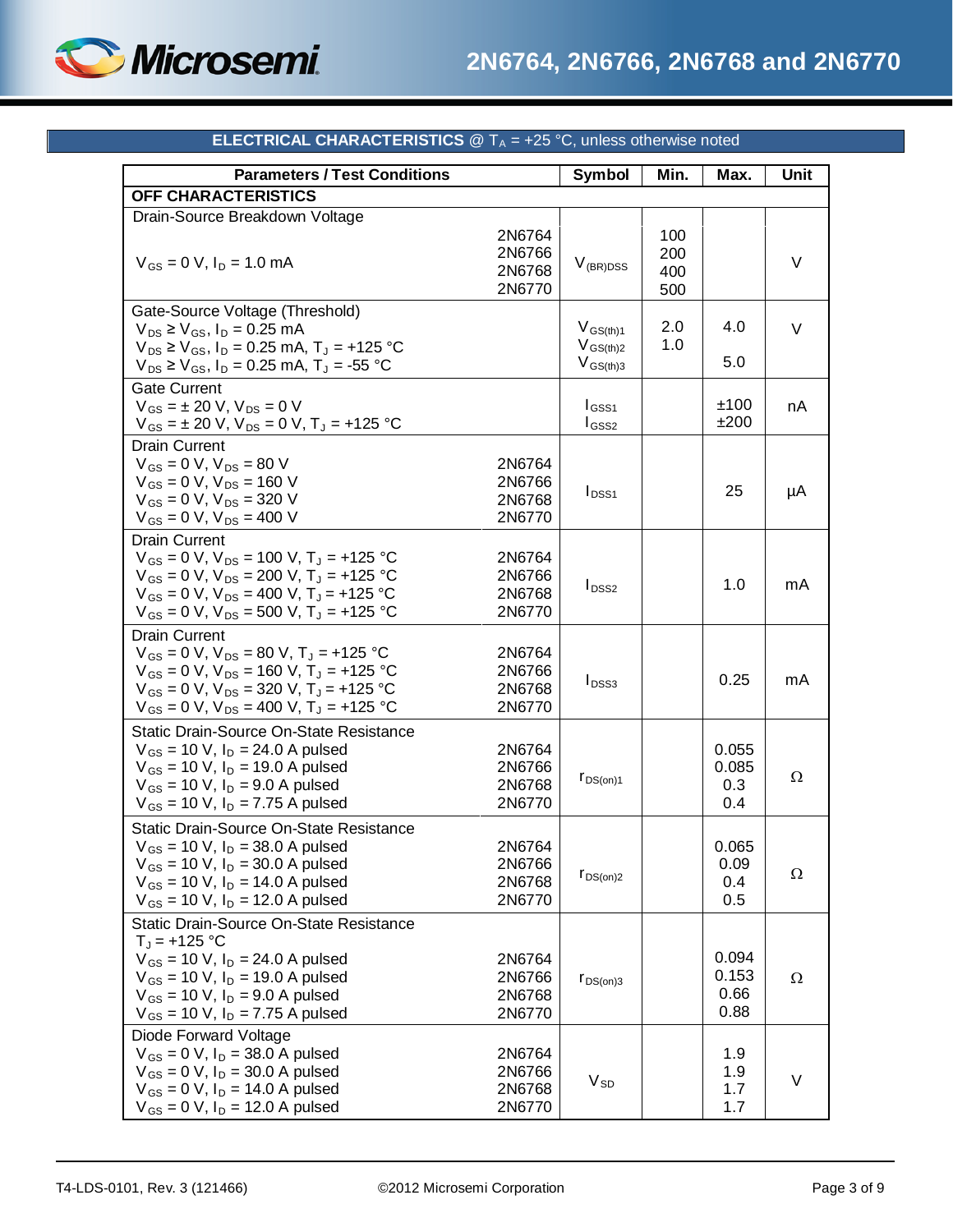

### **ELECTRICAL CHARACTERISTICS** @ T<sub>A</sub> = +25 °C, unless otherwise noted (continued)

### **DYNAMIC CHARACTERISTICS**

| <b>Parameters / Test Conditions</b>                                                                                                                                                                                                                                                  | Symbol          | Min. | Max.                     | Unit |
|--------------------------------------------------------------------------------------------------------------------------------------------------------------------------------------------------------------------------------------------------------------------------------------|-----------------|------|--------------------------|------|
| Gate Charge:                                                                                                                                                                                                                                                                         |                 |      |                          |      |
| On-State Gate Charge<br>$V_{GS}$ = 10 V, $I_D$ = 38.0 A, $V_{DS}$ = 50 V<br>2N6764<br>$V_{GS}$ = 10 V, $I_D$ = 30.0 A, $V_{DS}$ = 100 V<br>2N6766<br>$V_{GS}$ = 10 V, $I_D$ = 14.0 A, $V_{DS}$ = 200 V<br>2N6768<br>$V_{GS}$ = 10 V, $I_D$ = 12.0 A, $V_{DS}$ = 250 V<br>2N6770      | $Q_{g(0n)}$     |      | 125<br>115<br>110<br>120 | nС   |
| Gate to Source Charge<br>$V_{gs}$ = 10 V, $I_{D}$ = 38.0 A, $V_{DS}$ = 50 V<br>2N6764<br>$V_{GS}$ = 10 V, $I_D$ = 30.0 A, $V_{DS}$ = 100 V<br>2N6766<br>$V_{gs}$ = 10 V, $I_{p}$ = 14.0 A, $V_{ps}$ = 200 V<br>2N6768<br>$V_{GS}$ = 10 V, $I_D$ = 12.0 A, $V_{DS}$ = 250 V<br>2N6770 | $Q_{qs}$        |      | 22<br>22<br>18<br>19     | nС   |
| Gate to Drain Charge<br>$V_{GS}$ = 10 V, $I_D$ = 38.0 A, $V_{DS}$ = 50 V<br>2N6764<br>$V_{GS}$ = 10 V, $I_D$ = 30.0 A, $V_{DS}$ = 100 V<br>2N6766<br>$V_{GS}$ = 10 V, $I_D$ = 14.0 A, $V_{DS}$ = 200 V<br>2N6768<br>$V_{GS}$ = 10 V, $I_D$ = 12.0 A, $V_{DS}$ = 250 V<br>2N6770      | $Q_{\text{qd}}$ |      | 65<br>60<br>65<br>70     | nС   |

### **SWITCHING CHARACTERISTICS**

| <b>Parameters / Test Conditions</b>                                                       |        | <b>Symbol</b> | Min. | Max. | Unit |
|-------------------------------------------------------------------------------------------|--------|---------------|------|------|------|
| Turn-on delay time                                                                        |        |               |      |      |      |
| $I_D = 38.0$ A, $V_{GS} = 10$ V, R <sub>G</sub> = 2.35 $\Omega$ , V <sub>DD</sub> = 50 V  | 2N6764 |               |      |      |      |
| $I_D = 30.0$ A, $V_{GS} = 10$ V, R <sub>G</sub> = 2.35 $\Omega$ , V <sub>DD</sub> = 100 V | 2N6766 |               |      | 35   | ns   |
| $I_D = 14.0$ A, $V_{GS} = 10$ V, R <sub>G</sub> = 2.35 $\Omega$ , V <sub>DD</sub> = 200 V | 2N6768 | $t_{d(on)}$   |      |      |      |
| $I_D$ = 12.0 A, $V_{GS}$ = 10 V, R <sub>G</sub> = 2.35 $\Omega$ , V <sub>DD</sub> = 250 V | 2N6770 |               |      |      |      |
| Rise time                                                                                 |        |               |      |      |      |
| $I_D = 38.0$ A, $V_{GS} = 10$ V, $R_G = 2.35$ $\Omega$ , $V_{DD} = 50$ V                  | 2N6764 |               |      |      |      |
| $I_D = 30.0$ A, $V_{GS} = 10$ V, R <sub>G</sub> = 2.35 $\Omega$ , V <sub>DD</sub> = 100 V | 2N6766 | $t_{r}$       |      | 190  | ns   |
| $I_D = 14.0$ A, $V_{GS} = 10$ V, R <sub>G</sub> = 2.35 $\Omega$ , V <sub>DD</sub> = 200 V | 2N6768 |               |      |      |      |
| $I_D$ = 12.0 A, $V_{GS}$ = 10 V, R <sub>G</sub> = 2.35 $\Omega$ , V <sub>DD</sub> = 250 V | 2N6770 |               |      |      |      |
| Turn-off delay time                                                                       |        |               |      |      |      |
| $I_D = 38.0$ A, $V_{GS} = 10$ V, R <sub>G</sub> = 2.35 $\Omega$ , V <sub>DD</sub> = 50 V  | 2N6764 |               |      |      |      |
| $I_D = 30.0$ A, $V_{GS} = 10$ V, R <sub>G</sub> = 2.35 $\Omega$ , V <sub>DD</sub> = 100 V | 2N6766 |               |      | 170  | ns   |
| $I_D = 14.0$ A, $V_{GS} = 10$ V, R <sub>G</sub> = 2.35 $\Omega$ , V <sub>DD</sub> = 200 V | 2N6768 | $t_{d(off)}$  |      |      |      |
| $I_D$ = 12.0 A, $V_{GS}$ = 10 V, R <sub>G</sub> = 2.35 $\Omega$ , V <sub>DD</sub> = 250 V | 2N6770 |               |      |      |      |
| Fall time                                                                                 |        |               |      |      |      |
| $I_D = 38.0$ A, $V_{GS} = 10$ V, $R_G = 2.35$ $\Omega$ , $V_{DD} = 50$ V                  | 2N6764 |               |      |      |      |
| $I_D = 30.0$ A, $V_{GS} = 10$ V, R <sub>G</sub> = 2.35 $\Omega$ , V <sub>DD</sub> = 100 V | 2N6766 | t             |      | 130  | ns   |
| $I_D = 14.0$ A, $V_{GS} = 10$ V, R <sub>G</sub> = 2.35 $\Omega$ , V <sub>DD</sub> = 200 V | 2N6768 |               |      |      |      |
| $I_D$ = 12.0 A, $V_{GS}$ = 10 V, R <sub>G</sub> = 2.35 $\Omega$ , V <sub>DD</sub> = 250 V | 2N6770 |               |      |      |      |
| Diode Reverse Recovery Time                                                               |        |               |      |      |      |
| $di/dt = 100$ A/µs, $V_{DD} \le 30$ V, $I_D = 38.0$ A                                     | 2N6764 |               |      | 500  |      |
| $di/dt = 100$ A/µs, $V_{DD} \le 30$ V, $I_D = 30.0$ A                                     | 2N6766 | $t_{rr}$      |      | 950  | ns   |
| $di/dt = 100$ A/µs, $V_{DD} \le 30$ V, $I_D = 14.0$ A                                     | 2N6768 |               |      | 1200 |      |
| di/dt = 100 A/µs, $V_{DD} \le 30$ V, $I_D = 12.0$ A                                       | 2N6770 |               |      | 1600 |      |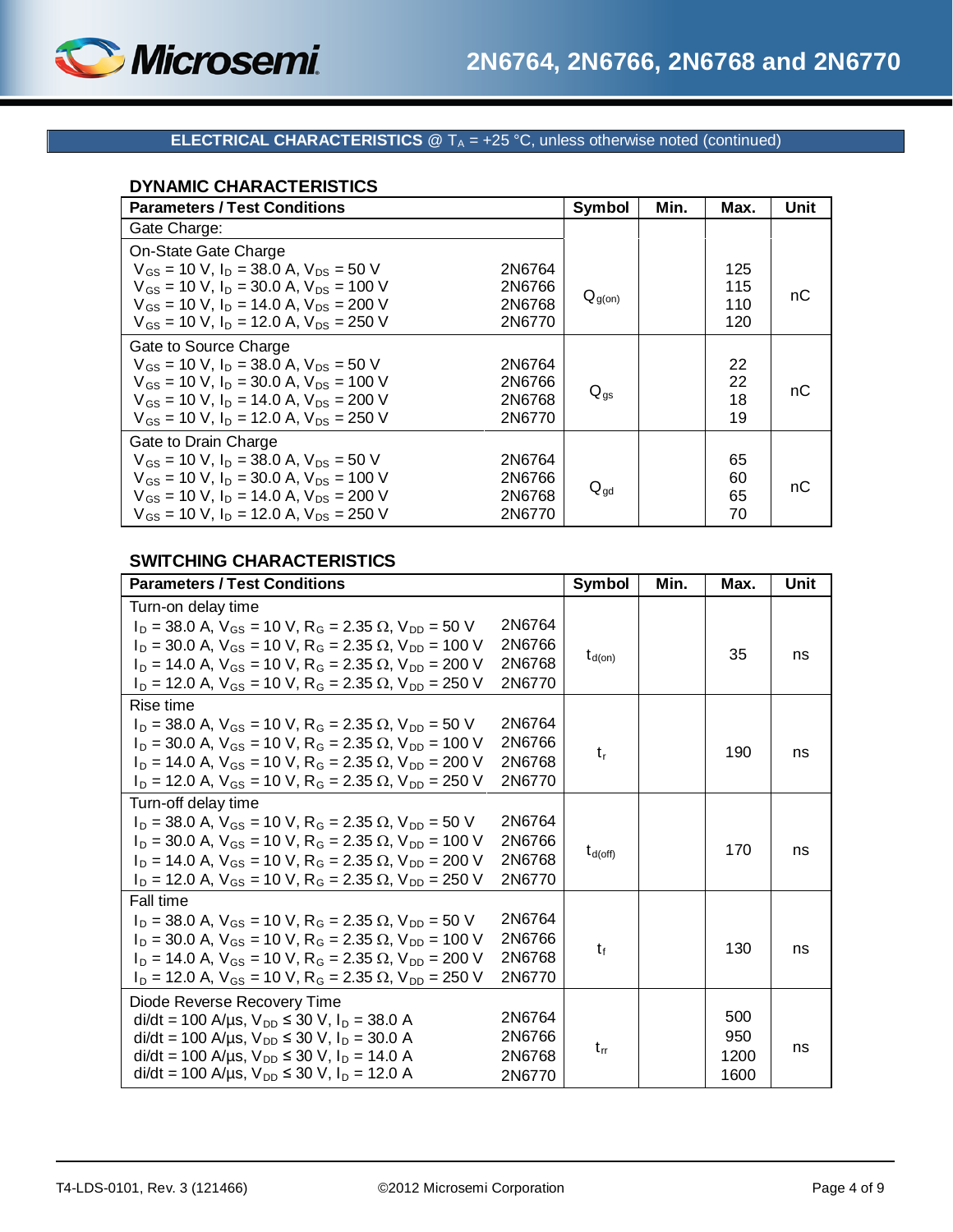

### **GRAPHS**



Thermal Response Curves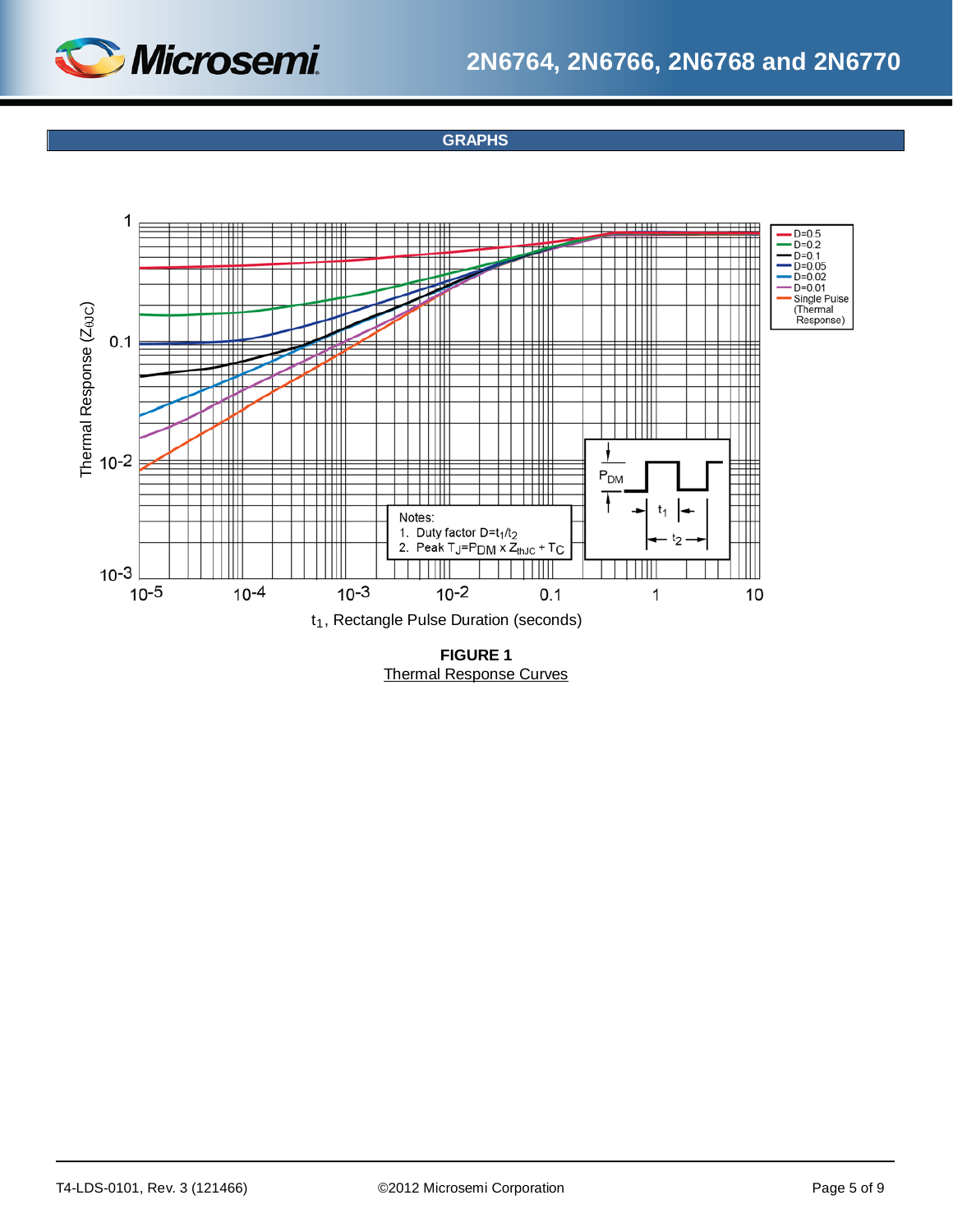

### **GRAPHS** (continued)

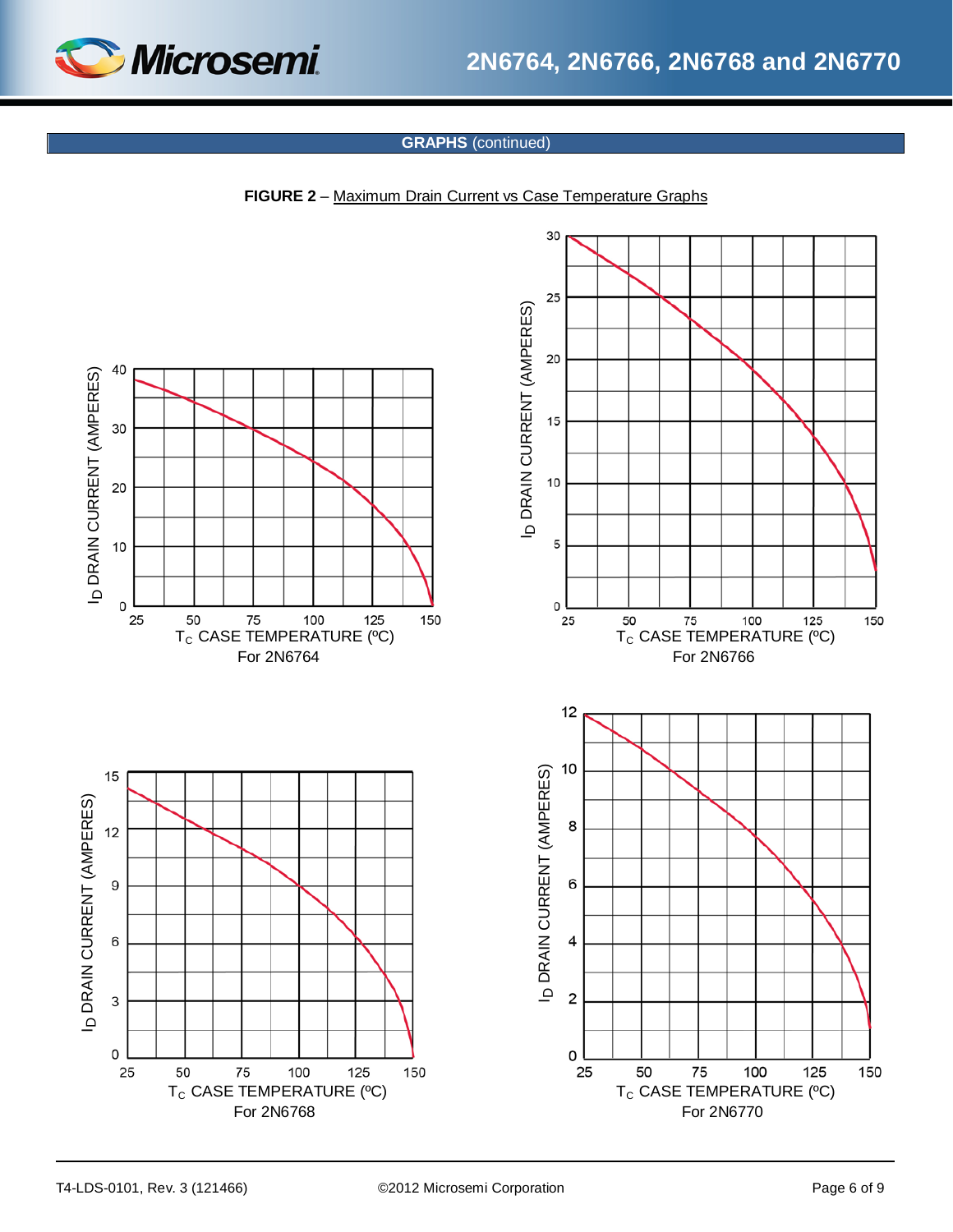

### **GRAPHS** (continued)



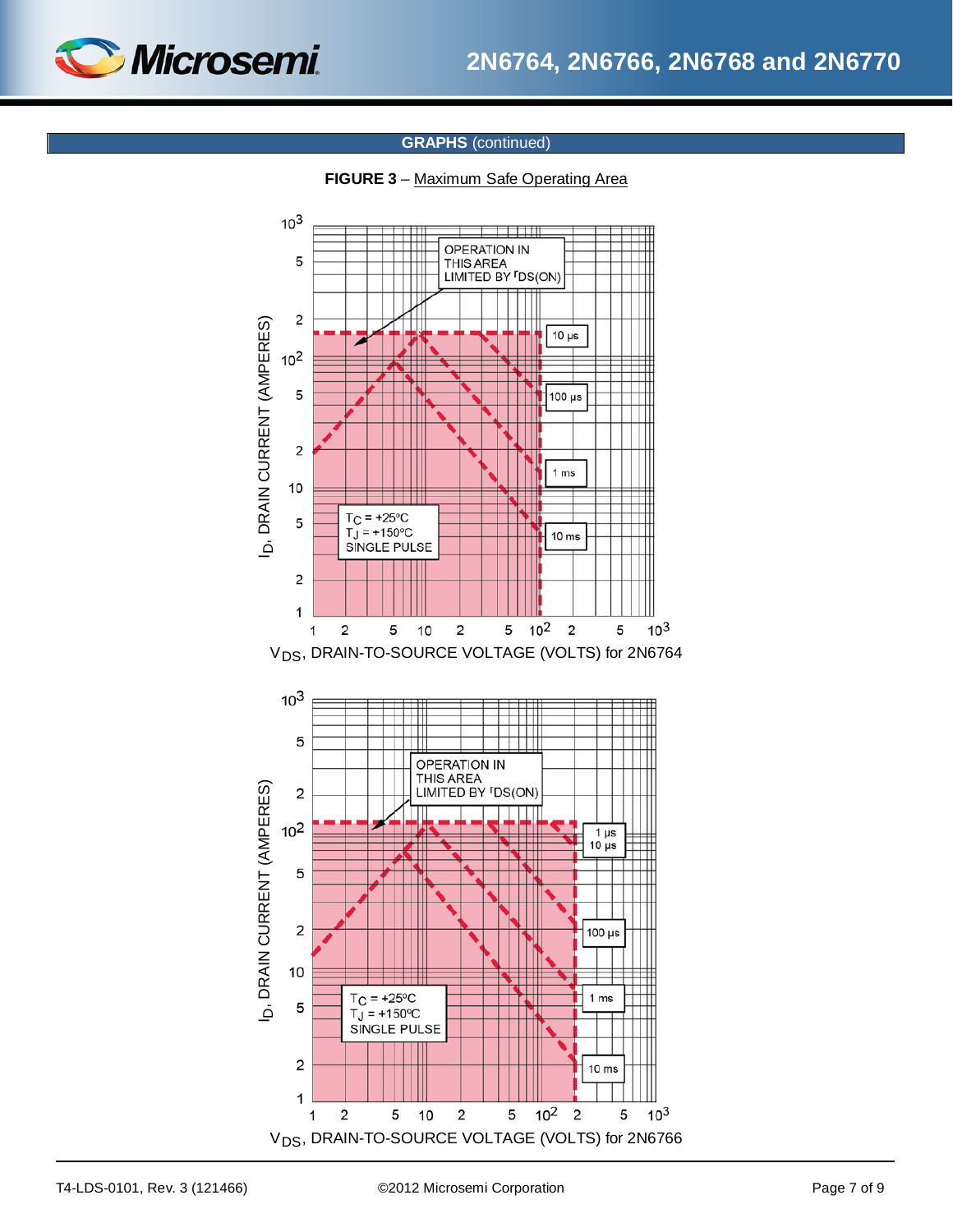

### **GRAPHS** (continued)



V<sub>DS</sub>, DRAIN-TO-SOURCE VOLTAGE (VOLTS) for 2N6768



T4-LDS-0101, Rev. 3 (121466) ©2012 Microsemi Corporation Page 8 of 9